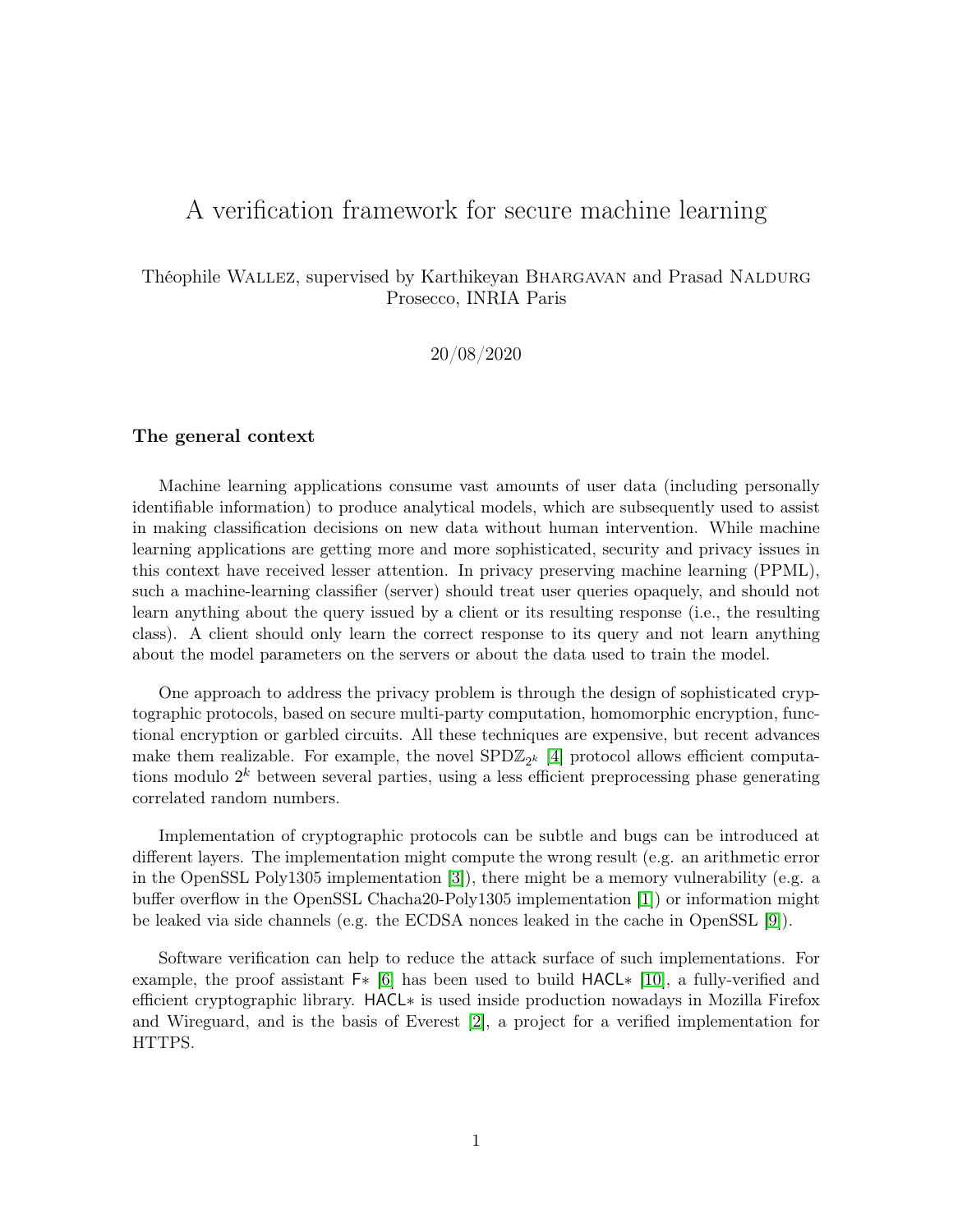#### The research problem

The design, implementation and analysis of protocols for PPML is an exciting new area of research. However, none of the existing implementations are verified.

One of the core building blocks of recent proposals are MPC protocols [\[5\]](#page-19-7). We build the first verified formal implementation of  $\text{SPD}\mathbb{Z}_{2^k}$  and our goal is to prove its correctness and security in F∗. Beyond PPML, we believe that this implementation is of stand-alone interest to any sophisticated cryptographic application built using MPC that needs to replace a trusted third party, including digital currency, encrypted databases, online auctions, and e-voting protocols etc.

### Your contribution

We build several components necessary for the implementation of the computation phase of the SPD $\mathbb{Z}_{2^k}$  protocol. We first build a high-level specification of the protocol, describing how the computation runs from a global point of view, and prove its correctness. We then build a low-level specification of the protocol, describing how the computation runs from a local point of view, and prove its correctness using the global specification.

In addition to the implementation of verified MPC, we also revisit the nature and scope of the foundational definitions of PPML. One of our findings that we present here is that it is difficult to get the definitions right in practice. We show how we can extract information from an SVM model, even in a so called privacy preserving implementation, arguing for a different notion of privacy in this context.

#### Arguments supporting its validity

We produced a concise and readable specification of the  $\text{SPD}\mathbb{Z}_{2^k}$  protocol which can easily be checked by a human, and proved that the result of the computations with  $\text{SPD}\mathbb{Z}_{2^k}$  is correct. The low-level specification can be extracted to OCaml and actually run on a computer, therefore producing a reference implementation for the  ${\rm SPD}{\mathbb{Z}}_{2^k}$  protocol.

#### Summary and future work

In order to complete this work, we can write a low-level implementation in Low∗ [\[7\]](#page-19-8), a lowlevel subset of F∗ which can then be extracted to readable C code. The current implementation can only be extracted to OCaml and is not designed to be efficient. The protocol is only proved to be secure on the paper, a mechanized proof would be a nice addition, using ideas similar to Dolev-Yao symbolic models or Wys\* [\[8\]](#page-19-9). The  $SPD\mathbb{Z}_{2^k}$  protocol has a preprocessing phase and a computation phase, the preprocessing phase is currently not implemented.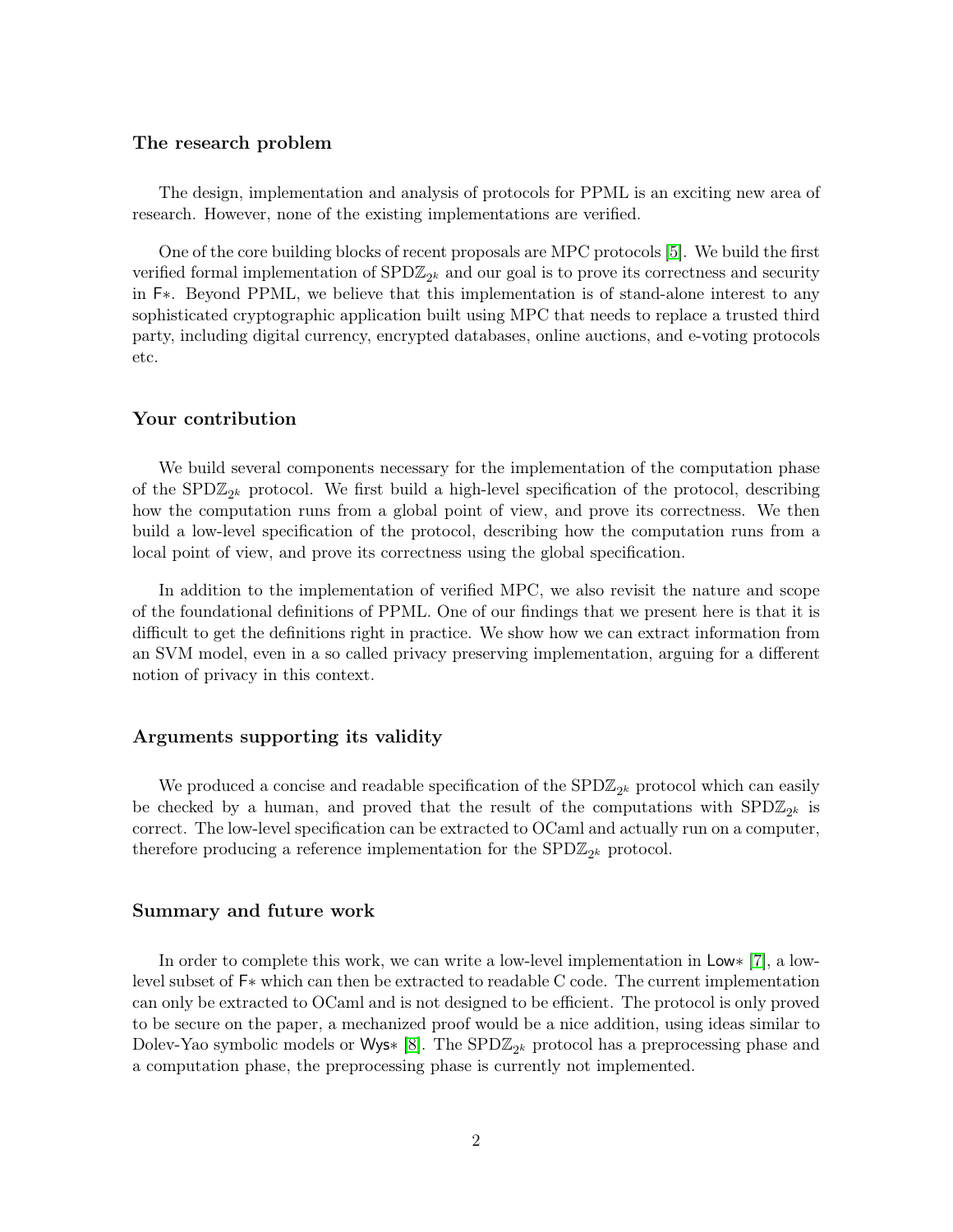# Acknowledgments

I would like to express my gratitude to Karthikeyan BHARGAVAN and Prasad NALDURG for supervising me during this internship, for being available even when the exterior conditions were sub-optimal (during the confinement, or when I broke my leg).

Thanks to my roommates Paul-Nicolas MADELAINE, Hugo MANET, Camille MASSON-DURCUDOY and Adélaïde SUBTS for allowing me to live a rather enjoyable confinement.

# Contents

| $\mathbf{1}$   | <b>Background</b><br>F*<br>1.1<br>Secure multiparty computation, a rough idea $\dots \dots \dots \dots \dots \dots \dots$<br>1.2<br>1.3                                                                                                                                                                                                                                    | $\overline{4}$<br>$\overline{4}$<br>$6\phantom{.}6$<br>$\overline{7}$ |
|----------------|----------------------------------------------------------------------------------------------------------------------------------------------------------------------------------------------------------------------------------------------------------------------------------------------------------------------------------------------------------------------------|-----------------------------------------------------------------------|
| $\bf{2}$       | An approach for a secure, fully verified and efficient implementation of a<br>cryptographic protocol<br>2.1<br>2.2<br>2.3                                                                                                                                                                                                                                                  | 8<br>8<br>8<br>9                                                      |
| 3              | High-level specification<br>3.1<br>Functional specification enterprise in the set of the set of the set of the set of the set of the set of the set of the set of the set of the set of the set of the set of the set of the set of the set of the set of the set<br>3.2<br>3.3                                                                                            | 9<br>9<br>10<br>11                                                    |
| $\overline{4}$ | Low-level specification<br>4.1<br>Representing communication with the com data type $\dots \dots \dots \dots \dots$<br>4.2<br>Functional specification enterprise in the set of the set of the set of the set of the set of the set of the set of the set of the set of the set of the set of the set of the set of the set of the set of the set of the set<br>4.3<br>4.4 | 12<br>12<br>14<br>15<br>15                                            |
| $\bf{5}$       | Privacy-preserving machine learning, a wrong definition?<br>Preliminaries<br>5.1<br>Compute the sorting permutation of Fr for any vector $r : \ldots : \ldots : \ldots$<br>5.2<br>5.3<br>5.4                                                                                                                                                                               | 16<br>16<br>16<br>17<br>18                                            |
| 6              | <b>Future work</b><br>6.1<br>6.2<br>6.3                                                                                                                                                                                                                                                                                                                                    | 19<br>19<br>19<br>19                                                  |
| 7              | Conclusion                                                                                                                                                                                                                                                                                                                                                                 | 19                                                                    |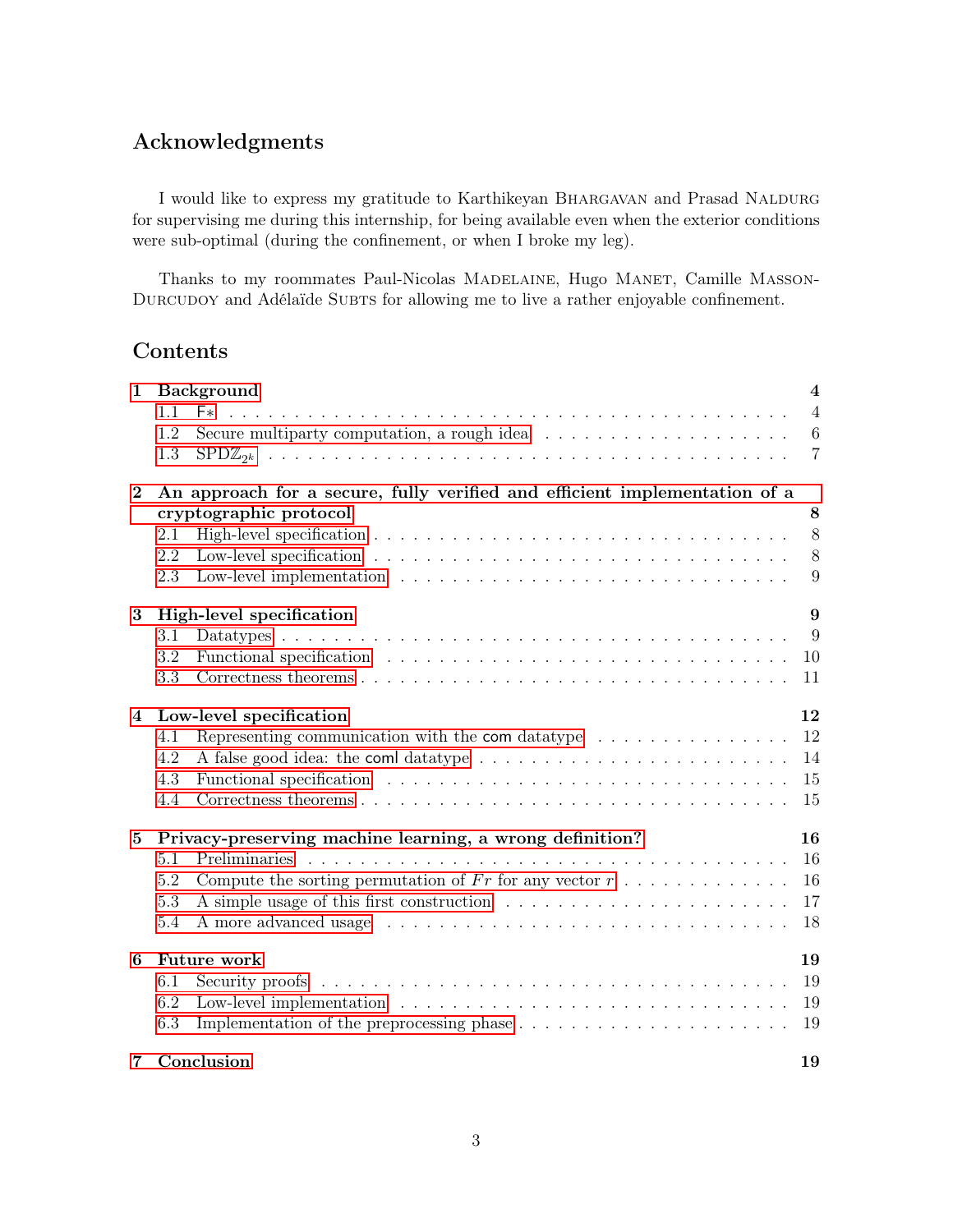# <span id="page-3-0"></span>1 Background

## <span id="page-3-1"></span>1.1 F∗

F∗ [\[6\]](#page-19-4) is a general-purpose functional programming language with effects aimed at program verification. F∗'s type system includes dependent types, monadic effects, refinement types, and a weakest precondition calculus. Together, these features allow expressing precise and compact specifications for programs. Verification is fully automated using an SMT solver. F∗ programs can be extracted to efficient OCaml,  $F#$ , C, WASM, or ASM code, which allows verifying the functional correctness and security of realistic applications.

A refinement type is a type associated with a property which is true when there is an instance of this type. For example, an object of the type n:nat $\{\mathbf{n}\%2=0\}$  is an even natural number. It allows to define precisely what conditions should meet the input of a function, for example the function to get the ith element of a list:

val index: l:list  $\alpha \rightarrow i$ :nat $\{i < L$ ist.Tot.length  $I\} \rightarrow \alpha$ 

is a total function and the compiler verifies that the index passed is in bound.

Often, properties used in refinement types are related to the object of this type, but do not have to necessarily. The type i:nat $\{i < \text{List}.$  Tot. length  $\}$  is a natural number along with a property that it is less than List.Tot.length l, the type i:nat $\{1+1=2\}$  is a natural number along with a property that  $1+1=2$ .

This way, we can define theorems as a refinement type on unit: an object of the type  $(|1+1=2|)$  is a theorem that  $1+1=2$ .

As in Coq, types are theorems and instances of these types are proofs. However F∗ theorems are not defined using the Curry-Howard isomorphism but with refinement types.

In F∗'s standard library, there are several basic datatypes.

Some types to represent numbers with various properties:

(∗ 'int' represents an integer ∗) assume new type int (∗ 'nat' represents a natural number ∗) type nat = i:int $\{i \geq 0\}$ (∗ 'pos' represents a positive number ∗) type pos  $=$  i:int $\{i > 0\}$ 

And the standard list and option types, along with a type for fixed-size lists.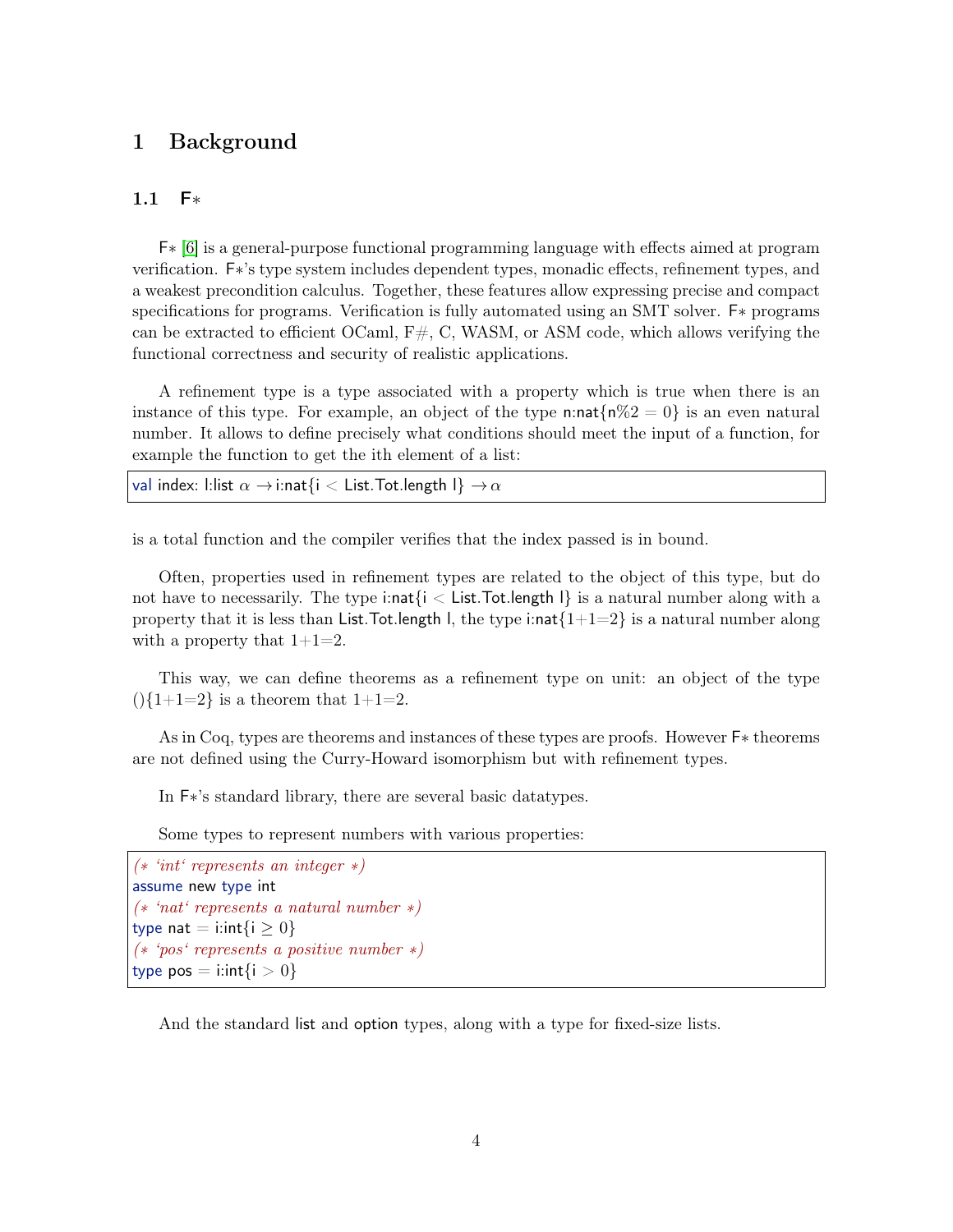```
(* 'option a' represents an optional value of type 'a' *)
type option (a: Type) =None : option a
  | Some : v: a \rightarrow option a
(* 'list a' represents a list of elements with types 'a' *)
type list (a: Type) =
   Nil : list a
   Cons: hd: a \rightarrow tl: list a \rightarrow list a(* 'llist a n' represents a list of elements with type 'a' and size 'n' *)
let llist a (n:nat) = 1:list a {length l = n}
```
The Lemma effect allows to write theorems in a more elegant way than using a refinement on the unit type:

```
(∗ For all lists 'l1', 'l2', the length of the concatenation of 'l1' and 'l2' is
 ∗ equal to the sum of the lengths of 'l1' and 'l2' ∗)
val append length:
  l1:list \alpha \rightarrowl2:list \alpha \rightarrowLemma ((length (11@12) = length 11 + length 12))
(∗ For all lists 'l1', 'l2', if their concatenation is the empty list, then
 ∗ both of 'l1' and 'l2' are the empty list ∗)
val append eq nil:
  l1:list \alpha \rightarrowl2:list \alpha \rightarrowLemma (requires (11@12 == 1)))
          (\text{ensures } (11 == [] \land 12 == []))
```
In F∗, since the proofs are written using an SMT solver, they can be really concise. In fact, well-written proofs often consist of a few instantiations of some theorems from which it is possible do deduce the final result. To save the programmer some work, some theorems are automatically instantiated when a term matches some pattern during the proof.

For example, the theorem

```
val append<sub>_1</sub> nil:
  x:list \alpha \rightarrowLemma (requires \top)
            (\text{ensures } (x \mathbb{Q}) = (x))
            [SMTPat (x@]]]
```
will be automatically instantiated every time a list is concatenated with the empty list.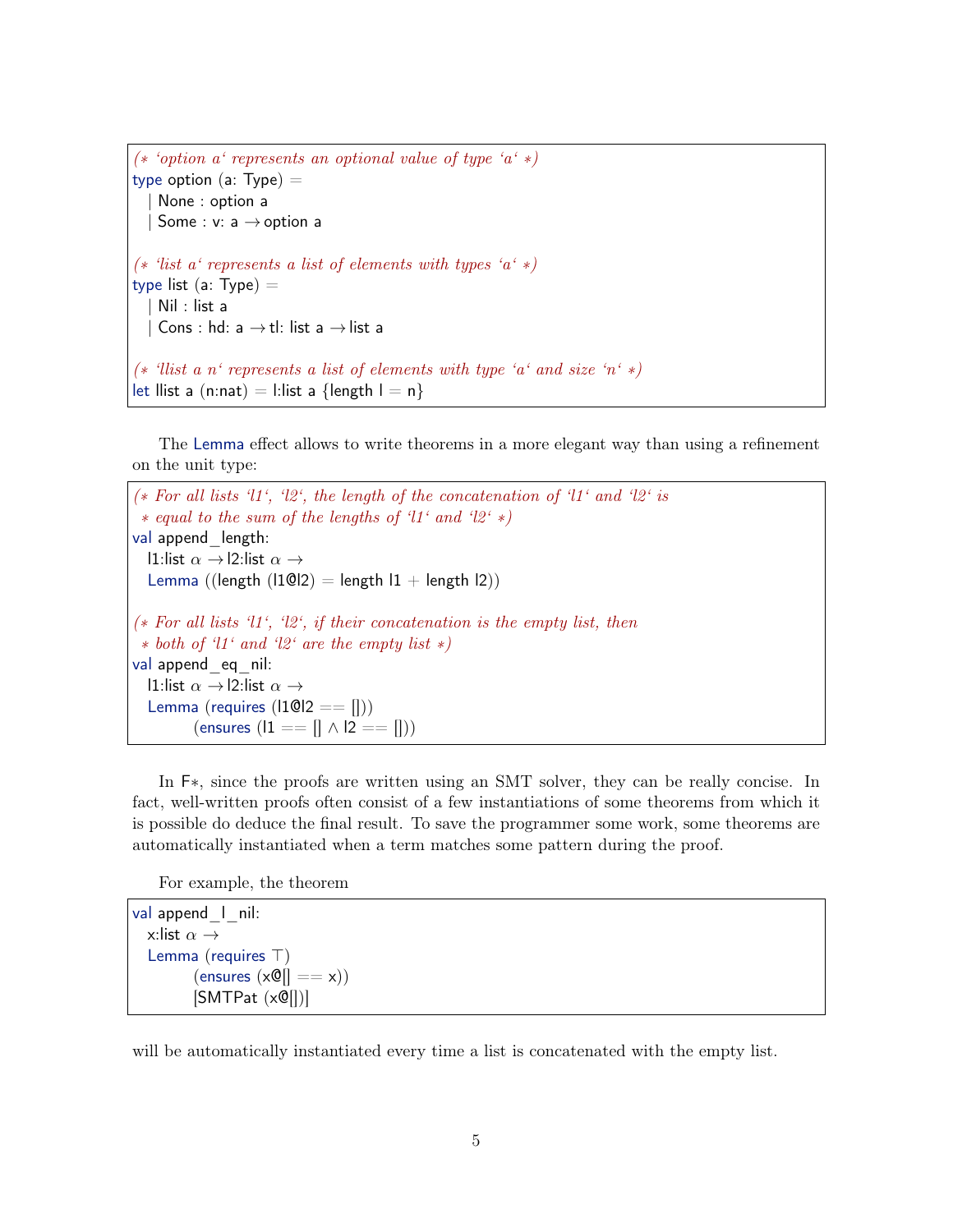#### <span id="page-5-0"></span>1.2 Secure multiparty computation, a rough idea

Suppose we have n parties  $P_1, P_2, \ldots, P_n$ , and each party holds a value in  $\mathbb{Z}_{2^k}$  ( $P_i$  holds the value  $x^{(i)}$  and they want to compute the sum of their values  $\sum_{i=1}^{n} x^{(i)}$  without revealing anything else about their values.

Here is one way to do this.

For each j,  $P_j$  splits its value into shares  $x_1^{(j)}$  $\binom{(j)}{1}, x_2^{(j)}$  $x_2^{(j)}, \ldots, x_n^{(j)}$  such that

$$
x^{(j)} = \sum_{i=1}^{n} x_i^{(j)}
$$

and sends  $x_i^{(j)}$  $i_j^{(j)}$  to  $P_i$ . One way to do this for  $P_j$  would be to choose  $x_1^{(j)}$  $x_1^{(j)}, \ldots, x_{j-1}^{(j)}$  $j_{-1}^{(j)}, x_{j+1}^{(j)}, \ldots, x_n^{(j)}$ randomly, and compute

$$
x_j^{(j)} = x^{(j)} - \sum_{i \neq j} x_i^{(j)}
$$

, so that the values revealed to other parties are purely random and do not reveal any information.

Subsequently, each party  $P_j$  computes

$$
S_j = \sum_{i=1}^n x_j^{(i)}
$$

and broadcasts this value to every party.

Now, each party can compute

$$
\sum_{j=1}^{n} S_j = \sum_{j=1}^{n} \sum_{i=1}^{n} x_j^{(i)} = \sum_{i=1}^{n} \sum_{j=1}^{n} x_j^{(i)} = \sum_{i=1}^{n} x_j^{(i)}
$$

Each party now knows the sum of  $x^{(i)}$  without having to reveal their values. This protocol is summarized in Figure [1.](#page-6-1)

This protocol is secure against  $n-1$  passive adversaries. Without loss of generality, assume we are  $P_1$ . If there are exactly  $n-1$  passive adversaries, then they can deduce  $x^{(1)}$  using the result of the computation, and the protocol does not reveal more information. If there are less than  $n-1$  passive adversaries, without loss of generality,  $P_2$  is not a passive adversary, then

$$
S_1 = \sum_{i=1}^{n} x_1^{(i)} = x_1^{(1)} + x_1^{(2)} + \sum_{i=3}^{n} x_1^{(i)}
$$

and since  $x_1^{(2)}$  $\binom{2}{1}$  is purely random, the adversaries cannot deduce  $x^{(1)}$  from the broadcasted values.

This protocol is not secure against active adversaries: the adversaries can compromise the computation by revealing garbage values, and  $n-1$  active adversaries can deduce  $x_1$ , by sending  $x_1^{(2)} = x_1^{(3)} = \cdots = x_1^{(n)} = 0$  to  $P_1$  who will subsequently broadcast  $S_1 = x_1^{(1)}$  $1^{(1)}$ , and the adversaries will be able to reconstruct  $x^{(1)}$ .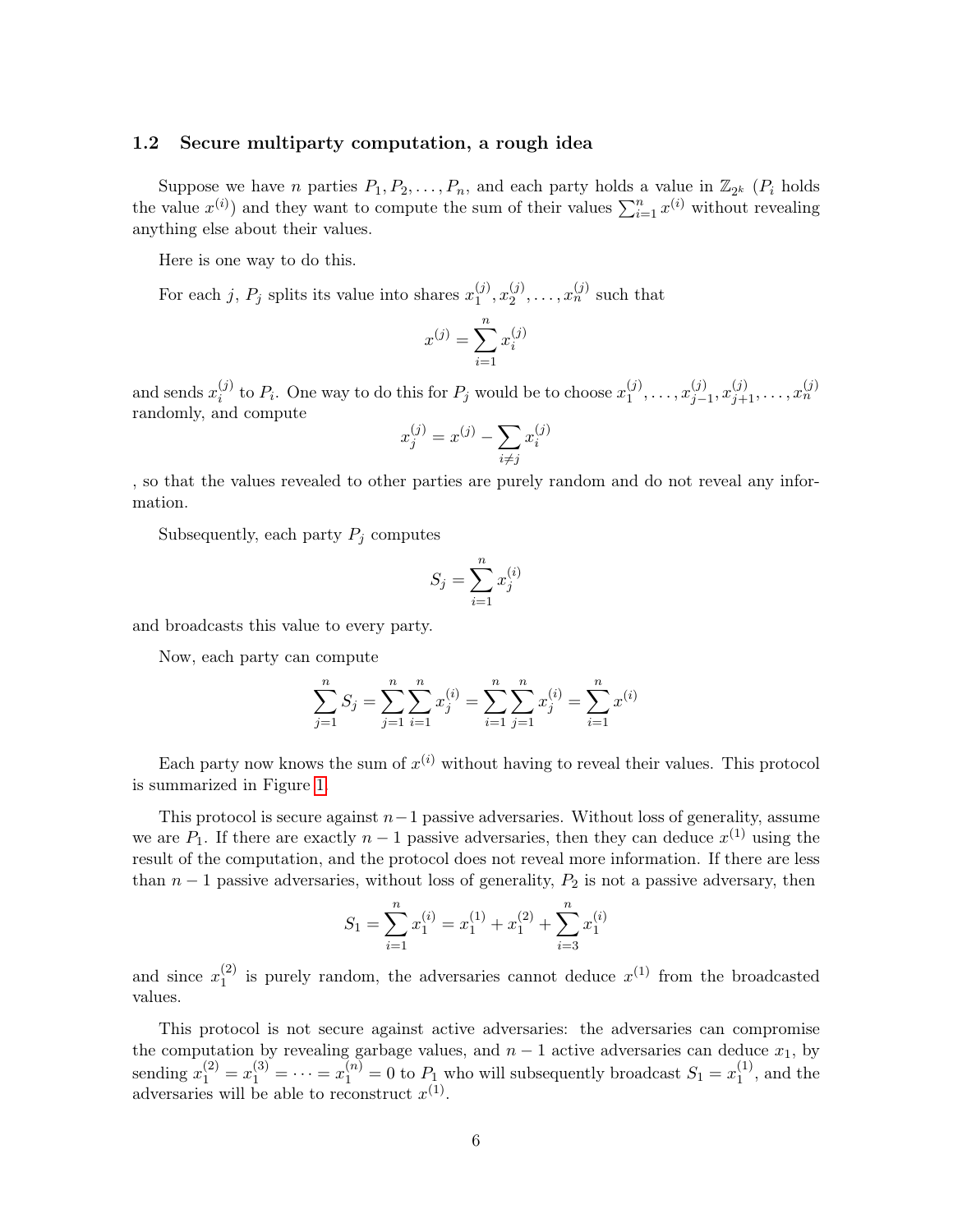| $x_1^{(1)}$      | $x_2^{(1)}$      |                                           | H                                     |                  |           |
|------------------|------------------|-------------------------------------------|---------------------------------------|------------------|-----------|
|                  | H                | $x_3^{(1)}$                               | $x_4^{(1)}$                           | $x_n^{(1)}$      |           |
| İ<br>$x_1^{(2)}$ | $x_2^{(2)}$      | H<br>$x_3^{(2)}$                          | $x_4^{(2)}$<br>Ŵ                      | l<br>$x_n^{(2)}$ | $x^{(2)}$ |
| $x_1^{(3)}$      | $x_2^{(3)}$      | H<br>$x_3^{(3)}$                          | ł<br>$x_4^{(3)}$                      | $x_n^{(3)}$      |           |
| $x_1^{(4)}$      | $x_2^{(4)}$<br>H | $\left \frac{1}{2}\right $<br>$x_3^{(4)}$ | $x_4^{(4)}$                           | $x_n^{(4)}$      |           |
|                  |                  |                                           |                                       |                  |           |
| $x_1^{(n)}$      | $x_2^{(n)}$      | $x_3^{(n)}$<br>H                          | $\left\  \mathbf{x}_4^{(n)} \right\ $ | $x_n^{(n)}$      |           |
|                  |                  | 23                                        |                                       |                  |           |

<span id="page-6-1"></span>Figure 1: Drawing of the multiparty sum protocol.

# <span id="page-6-0"></span> $1.3$   $\mathrm{SPD}\mathbb{Z}_{2^k}$

 $SPD\mathbb{Z}_{2^k}$  [\[4\]](#page-19-0) works in a similar way with some additional features, and is secure against  $n - 1$  active adversaries.

In the previous example, values are computed modulo  $2^k$ , in  $\text{SPD}\mathbb{Z}_{2^k}$  we compute them modulo  $2^{k+s}$  where s is a security parameter. There is a secret value  $\alpha \in \mathbb{Z}_{2^s}$  shared between parties, called the MAC key. The MAC for a value x is given by  $m_x := \alpha x$ , is shared between parties and computed at the same time as x. For example,  $m_{x+y}$  is computed at the same time as  $x + y$ , using the equality  $m_{x+y} = m_x + m_y$ .

When opening the value x, if an active adversary lies about its share of x and  $m_x$  and the opened value is  $x' \neq x$  with a MAC  $m'_x$ , then it also needs to ensure that  $\alpha x' = m'_x$ , which gets harder as s grows since  $\alpha$  is unknown and it has to guess the value of  $\alpha(x'-x)$ .

If  $x, y$  are shared values and c is a public constant, then it is possible to compute authenticated shares of  $x + c$ ,  $cx$  and  $x + y$  locally without any communication.

For multiplication of two shares, more work is needed:  $\text{SPD}\mathbb{Z}_{2^k}$  use shares computed in a preprocessing phase to do multiplication of two shares. A multiplication triplet consists of three authenticated shares of a, b, c such that a and b are random and  $c = ab$ . Then, by noticing that

$$
xy = ((x - a) + a)((y - b) + b) = (x - a)(y - b) + (y - b)a + (x - a)b + ab
$$

we can open the values of  $x - a$  and  $y - b$  (which do not reveal any information since a and b are random) and compute authenticated shares of  $xy$  by using the three elementary operations on authenticated shares, since  $(x - a)$  and  $(y - b)$  are constants, and  $ab = c$  is a shared value.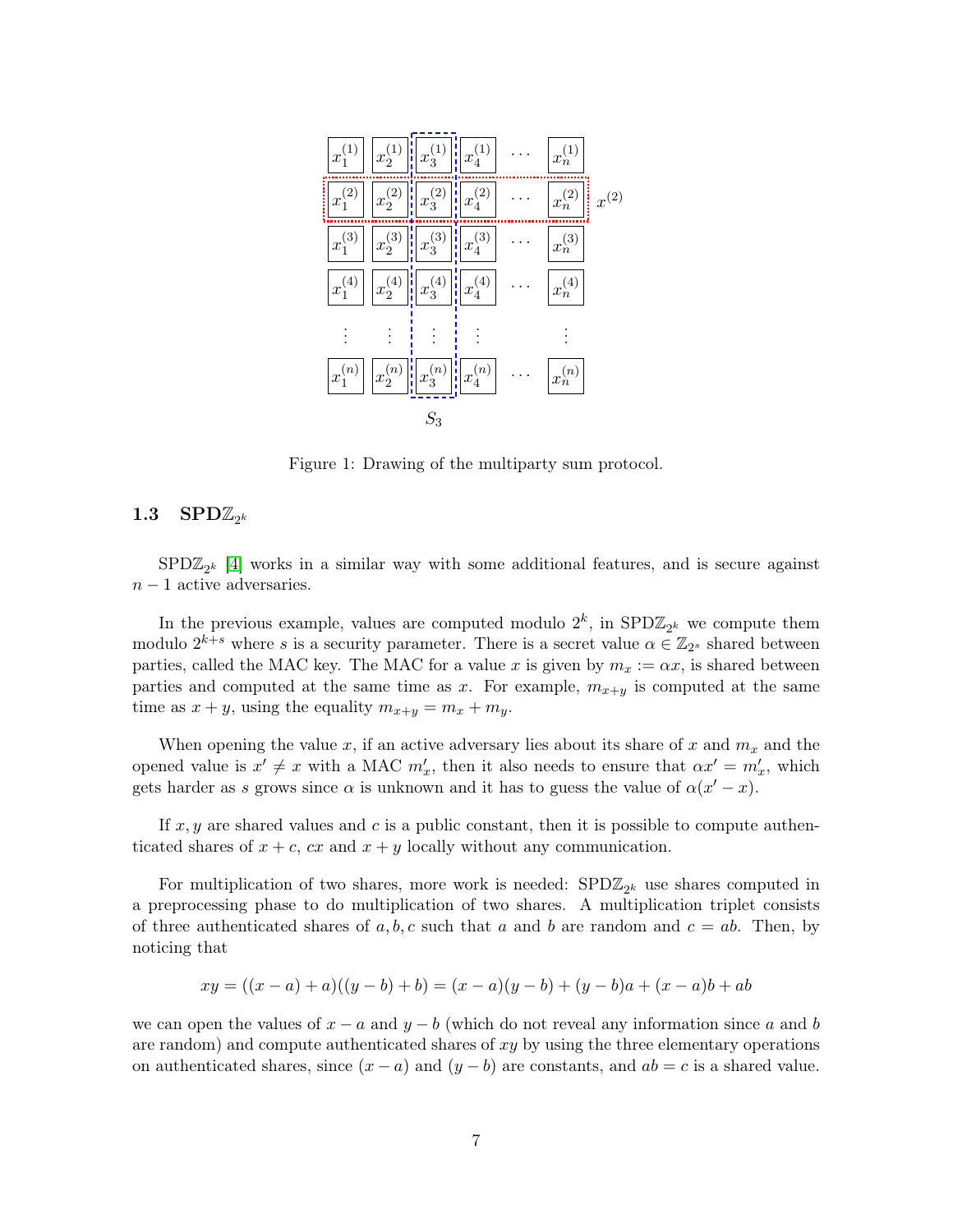

<span id="page-7-3"></span>Figure 2: Diagram showing the various parts of this verified implementation.

# <span id="page-7-0"></span>2 An approach for a secure, fully verified and efficient implementation of a cryptographic protocol

We follow an approach (shown in Figure [2\)](#page-7-3) similar to HACL∗.

## <span id="page-7-1"></span>2.1 High-level specification

First, the protocol is described from a global point of view, by manipulating the state of every party at the same time. This allows us to describe the protocol in a succinct way, without bothering with some details such as communication (for example, opening a shared value is easy, we just have to compute a sum of numbers). In this specification, the correctness of the protocol is verified, for example the protocol to compute addition of two shared numbers correctly produces shares for the sum of those numbers.

In this internship, the high-level specification was fully implemented and verified.

## <span id="page-7-2"></span>2.2 Low-level specification

Then, the protocol is described from a local point of view, by manipulating the state of one party. We can see this as a functional implementation of the protocol. It means that we can use it in the real world (e.g. by extracting it to OCaml) but it might be slow. Here, we need to consider details such as communication. This specification is proved to correspond to the high-level one. We can also prove its security, for example that secret values are not leaked to the adversaries.

In this internship, the low-level specification was fully implemented and verified to correspond to the high-level specification.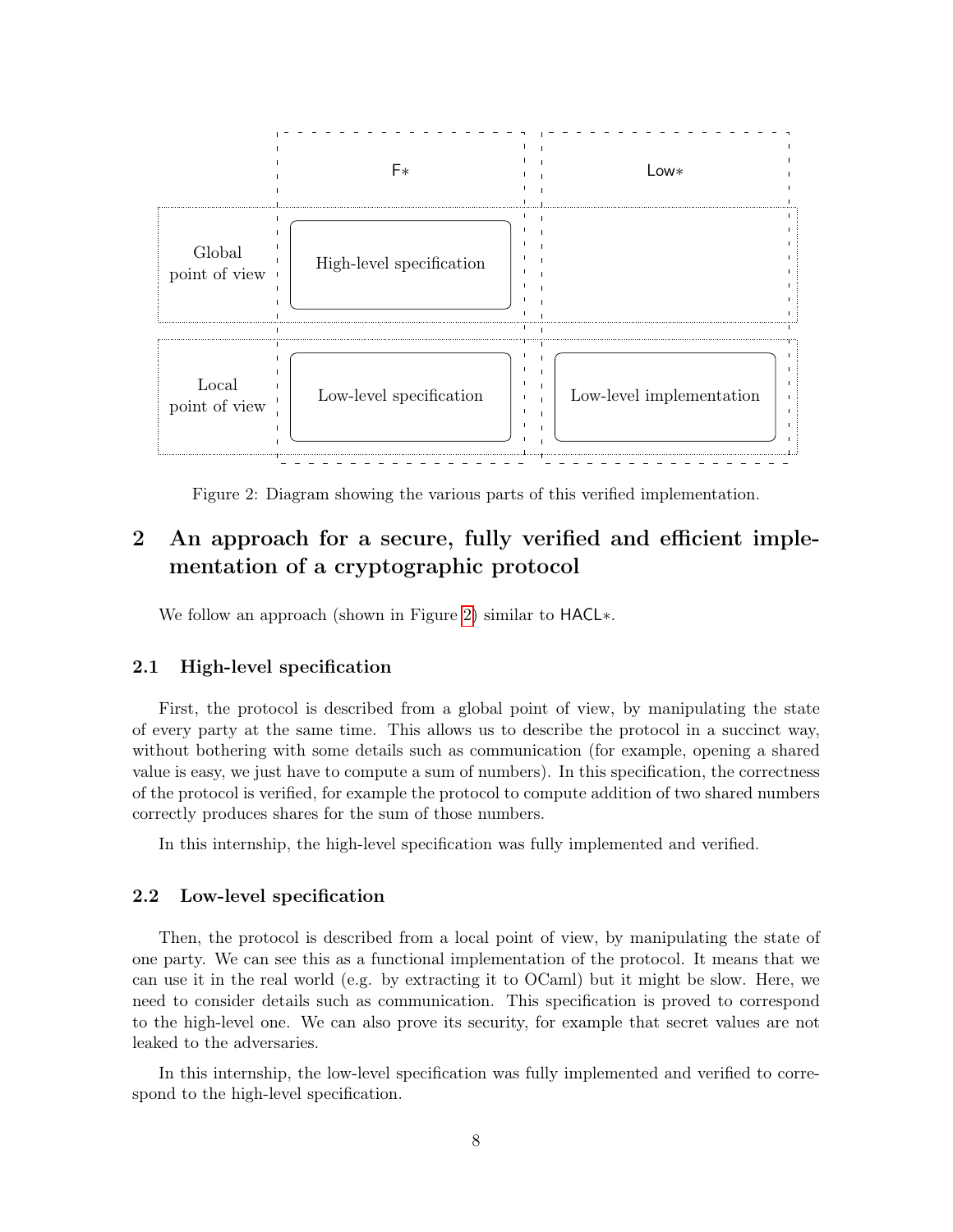#### <span id="page-8-0"></span>2.3 Low-level implementation

The protocol is finally implemented in a fast imperative language. We prove that it is equivalent to the low-level specification. We also prove that no conditions or memory accesses depend on a secret, ensuring that it is resistant against cache and other timing attacks.

# <span id="page-8-1"></span>3 High-level specification

#### <span id="page-8-2"></span>3.1 Datatypes

First, we define a type for elements of the  $\mathbb{Z}_{2^k}$  semiring.

(\* 'elem k' is an element of Z\_{2^k} \*) type elem  $(k:pos) = n:nat\{n < pow2 k\}$ 

An element of  $\mathbb{Z}_{2^k}$  is represented as a natural number less than  $2^k$ , canonically. It corresponds to a machine unsigned integer on k bits on which operations can overflow.

Several operations are defined on numbers in  $\mathbb{Z}_{2^k}$ .

```
(∗ Negation ∗)
val (\neg\%): #k:pos \rightarrowelem k \rightarrowelem k
(∗ Addition ∗)
val ( +\% ): \#k:pos \rightarrow elem k \rightarrow elem k \rightarrow elem k
(∗ Subtraction ∗)
val ( -\% ): \#k:pos \rightarrow elem k \rightarrow elem k \rightarrow elem k
(∗ Multiplication ∗)
val ( *% ): \#k:pos \rightarrow elem k \rightarrow elem k \rightarrow elem k
(* Add bits *)val upcast: \#k:pos \rightarrow k':pos{k \leq k'} \rightarrow elem k \rightarrow elem k'(∗ Remove bits ∗)
val downcast: \#k:pos \to k':pos{k' \leq k} \to elem k \to elem k'
```
For example, the negation takes an implicit parameter k corresponding to the number of bits, takes an element of  $\mathbb{Z}_{2^k}$ , and returns an element of  $\mathbb{Z}_{2^k}$ . Sometimes, we need to extend a number and add bits, or to truncate a number and remove bits: this is done with the downcast and upcast functions. For example, the upcast functions takes an implicit parameter k corresponding to the number of bits as input, takes a  $k'$  greater than k corresponding to the numbor of bits as output, takes an input on k bits, and returns an output on k' bits.

Next, we define several data<br>types representing the values in  $\text{SPD}\mathbb{Z}_{2^k}$ .

An unauthenticated share with k bits of value and s bits of security is just an elem  $(k+s)$ . However for authenticated shares we need two numbers: the share of the value and the share of the MAC. This is done in the following record type: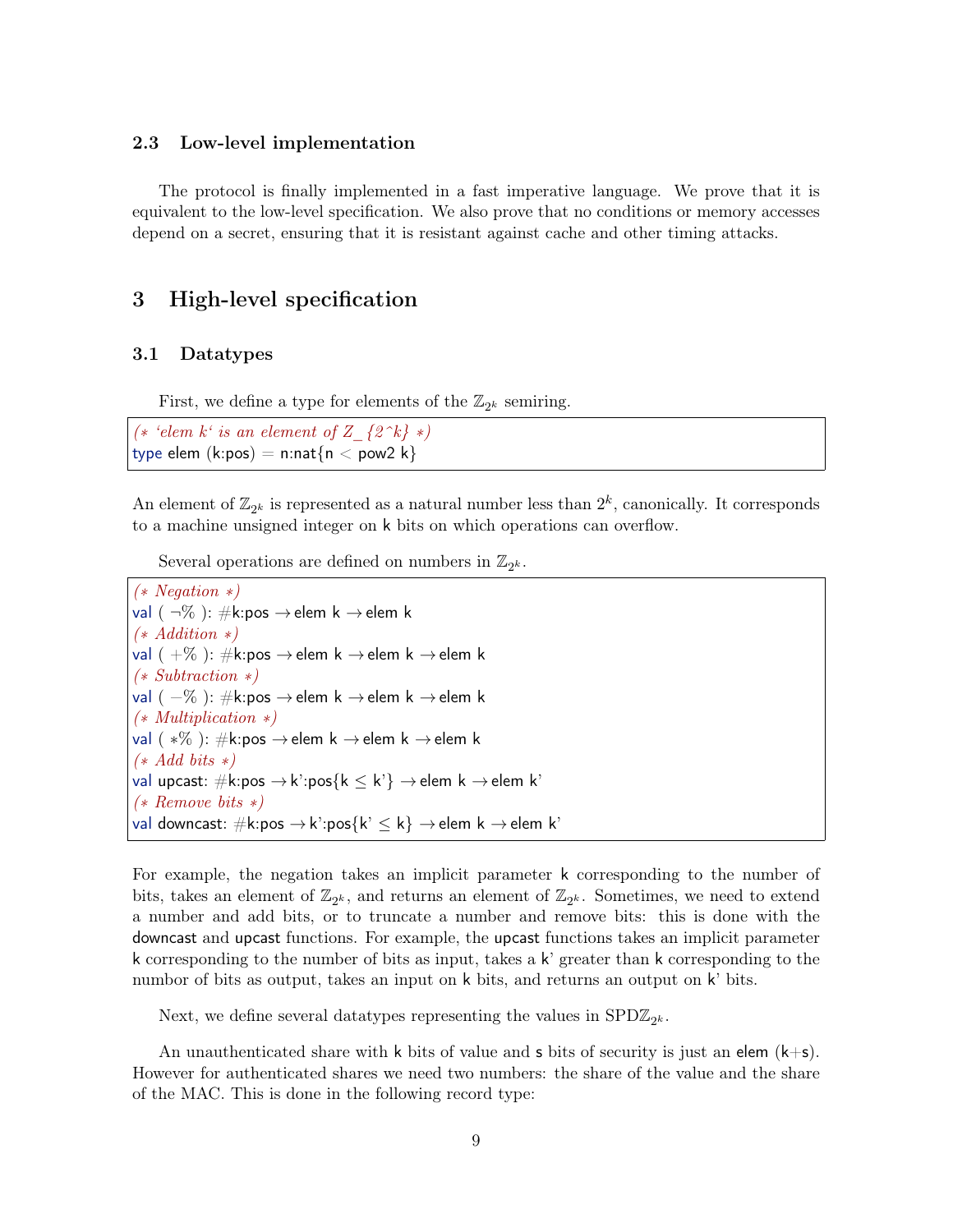(\* 'auth elem k s' is an authenticated share with 'k' bits of value and 's' bits of security \*) type auth elem (k:pos) (s:nat) = {v:elem (k+s); m: elem (k+s)}

The shares of a value is a list of shares, with a length corresponding to the number of parties. There are two versions, an un-authenticated one and an authenticated one.

(∗ 'shares n k' represents the shares between 'n' parties of an unauthenticated element of ∗ 'k' bits ∗) type shares (n:pos)  $(k:pos) = 1:$ llist (elem k) n (∗ 'auth\_shares n k s' represents the shares between 'n' parties of an authenticated element ∗ with 'k' bits of value and 's' bits of security ∗) type auth shares (n:pos) (k:pos) (s:nat)  $=$  l:llist (auth elem k s) n

To ease the use of multiplication triplet shares, a record type is defined, along with its "list" version.

 $(* 'multiplication 'triplet k s' represents one share of a multiplication triplet with 'k' bits of$ ∗ value and 's' bits of security ∗) type multiplication triplet (k:pos) (s:nat)={a:auth\_elem k s; b:auth\_elem k s; c:auth\_elem k s} (\* 'multiplication triplet shares n k s' represents the shares between 'n' parties of a ∗ multiplication triplet ∗) type multiplication triplet shares (n:pos) (k:pos) (s:nat) = l:llist (multiplication triplet k s) n

## <span id="page-9-0"></span>3.2 Functional specification

Addition between two shared values looks like this:

val add shares shares: auth shares n k s  $\rightarrow$  auth shares n k s  $\rightarrow$  auth shares n k s

This function takes the list of shares for x (of type auth shares n k s), the list of shares for y (of type auth shares n k s), and returns the list of shares corresponding to  $x + y$  (of type auth shares  $n \times s$ ).

Some operations (such as the addition of a constant) depend on the choice of a noncanonical party, which is passed as an argument.

val add cst shares: party:nat $\{$ party  $\langle n \rangle \rightarrow$ shares n  $(k+s) \rightarrow$ elem  $(k+s) \rightarrow$ auth shares n k s  $\rightarrow$ auth shares n k s

This function takes the chosen party identity (a nat less than n), the list of shares for the MAC key  $\alpha$  (of type shares n (k+s) since  $\alpha$  is not authenticated), the constant c (of type elem (k+s)), the list of shares for x (of type auth shares n k s), and returns the list of shares corresponding to  $c + x$  (of type auth shares n k s).

The multiplication of two shared values takes an additional argument corresponding to the multiplication triplet shares.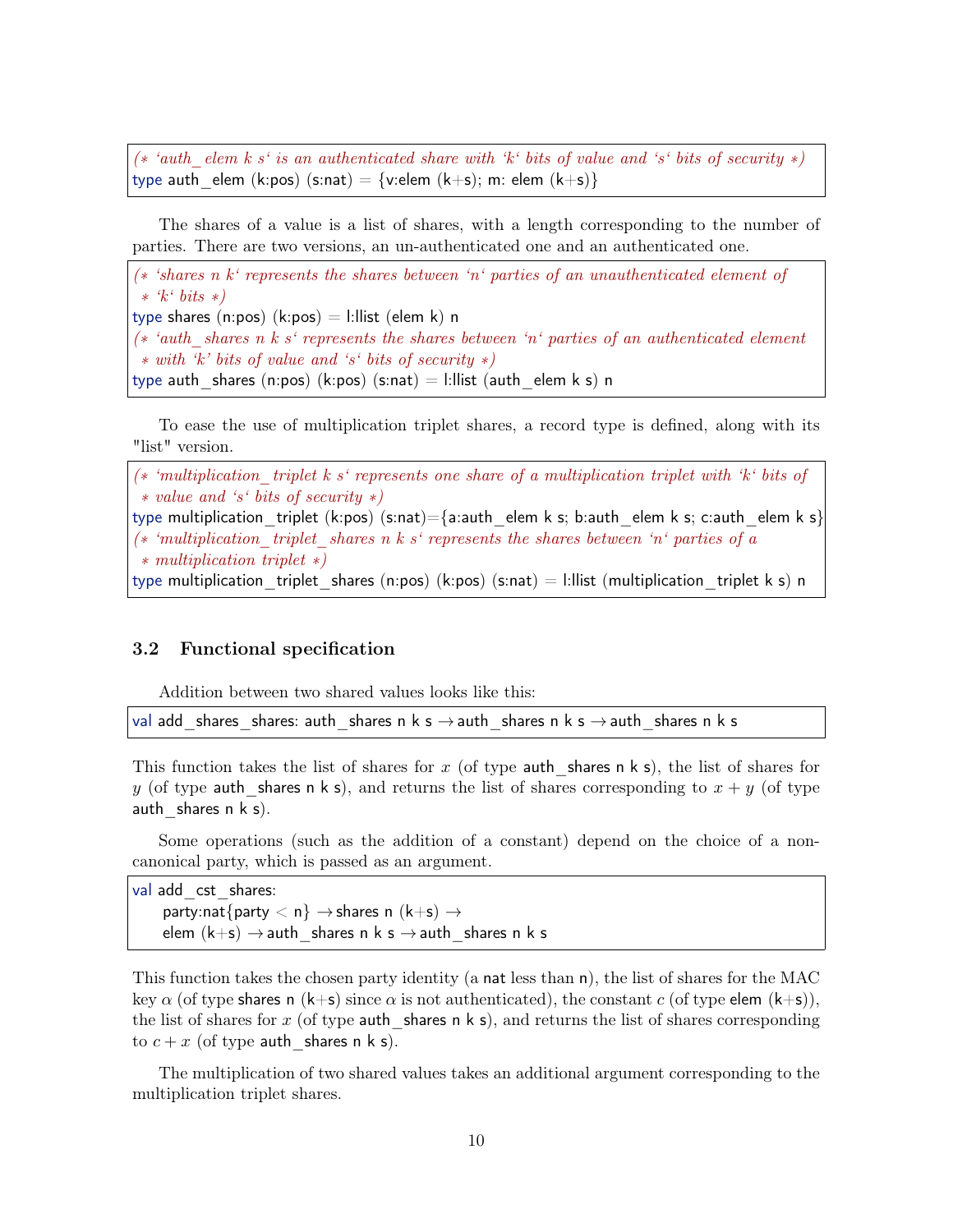```
val mul shares shares:
     party:nat{party < n} \rightarrow shares n (k+s) \rightarrow multiplication triplet shares n k s \rightarrowauth shares n k s \rightarrow auth shares n k s \rightarrow auth shares n k s
```
#### <span id="page-10-0"></span>3.3 Correctness theorems

To write the correctness theorem, we use the following two helper functions:

val combine auth shares: auth shares n k s  $\rightarrow$  auth elem k s val authenticated: shares n  $(k+s) \rightarrow$  auth shares n k s  $\rightarrow$  bool

The function combine auth shares takes the list of shares for x (of type auth shares n k s) and returns the reconstruction of the value and its MAC (of type auth elem  $k$  s). The function authenticated takes the list of shares for  $\alpha$  (of type shares n (k+s) since  $\alpha$  is not authenticated), the list of shares for x (of type auth shares n k s), and returns a boolean checking whether x is correctly authenticated with respect to the key  $\alpha$ .

This theorem ensures the correctness of the value produced by the add shares shares protocol.

```
val combine add shares shares lemma:
    a:auth_shares n k s \rightarrow b:auth shares n k s \rightarrowLemma (
        (combine auth shares (add shares shares a b)).v
      = (combine_auth_shares a).v +% (combine_auth_shares b).v
    \left( \right)
```
We can read it as follows: for a list of authenticated shares a and a list of authenticated shares b, the value associated with the shares given by the protocol add shares shares corresponds to the sum of the value of a and the value of b.

The following theorem ensures the correctness of the MAC produced by the protocol add shares shares:

```
val auth add shares shares lemma:
    alpha:shares n (k+s) \rightarrow a:auth shares n k s \rightarrow b:auth shares n k s \rightarrowLemma (requires authenticated alpha a \land authenticated alpha b)
           (ensures authenticated alpha (add shares shares a b))
```
We can read it as follows: for a list of shares alpha, a list of authenticated shares a, and a list of authenticated shares b, if a and b are correctly authenticated with respect to alpha, so are the shares produced by the protocol add shares shares.

The correctness theorem for the multiplication protocol is a bit more complex.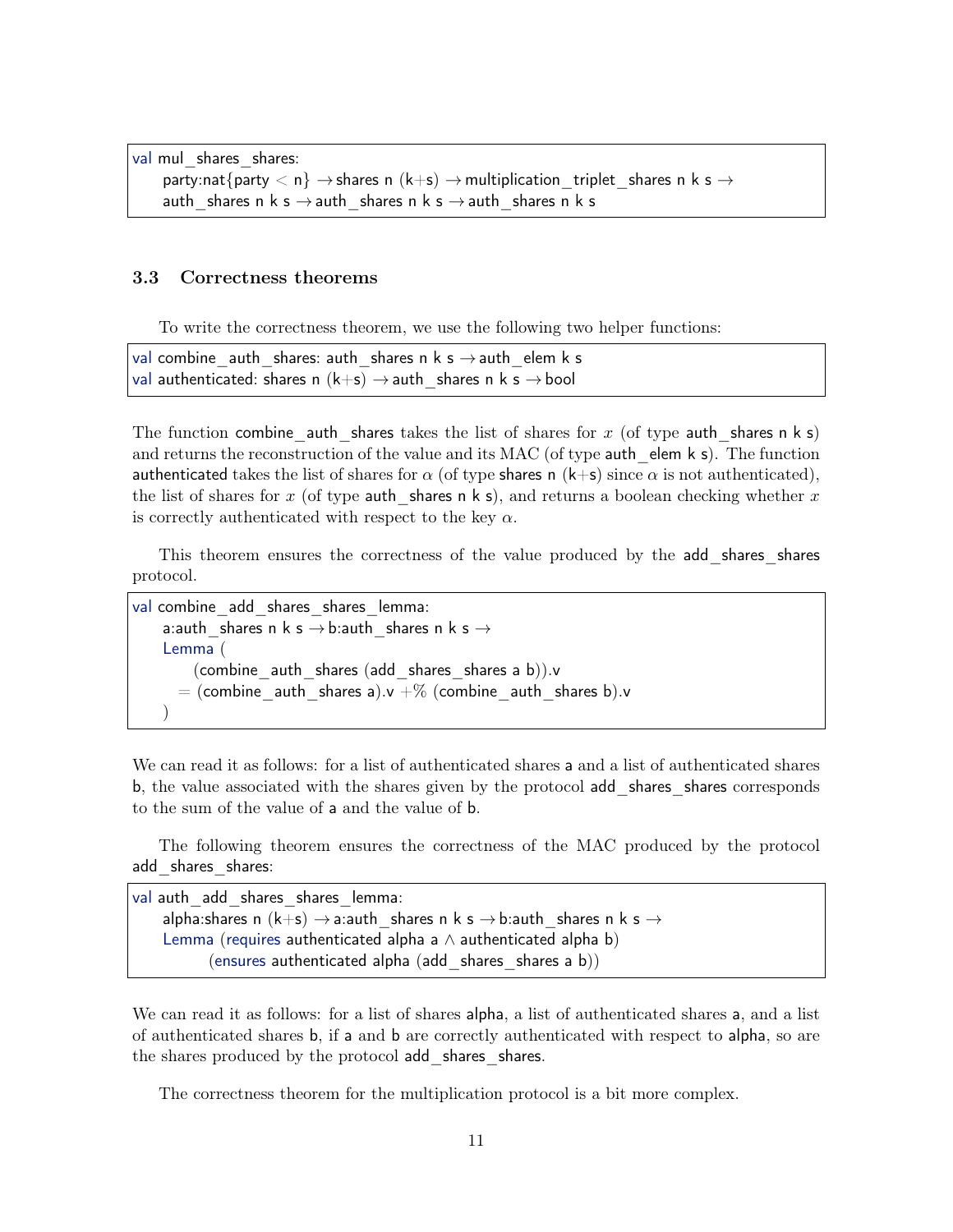```
val combine_mul_shares_shares_lemma:
  party:nat{party \langle n \rangle \rightarrow alpha:shares n (k+s) \rightarrow triplet: multiplication _triplet _shares n k s \rightarrowx:auth shares n k s \rightarrowy:auth shares n k s \rightarrowLemma
    (requires
        let a shares = triplet shares a triplet in
        let b shares = triplet shares b triplet in
        let c_shares = triplet shares c triplet in
         (combine auth shares a shares).v *% (combine auth shares b shares).v
      = (combine auth shares c shares).v
    )
    (ensures
        (downcast k (combine auth shares (mul shares shares party alpha triplet x y)).v)
      = (downcast k (combine_auth_shares x).v) *% (downcast k (combine_auth_shares y).v)
    )
```
First, some assumption about the multiplication triplet is needed (which is that  $ab = c$ ). Second, the multiplication protocol correctly computes the multiplication on the k value bits, but not on the s security bits! This is because inside the protocol, some values are opened and their security bits are not revealed (as this might leak information). Actually, the theorem about add shares shares is stronger than needed because we do not need to know that it also computes the addition on the s security bits in order to be correct.

# <span id="page-11-0"></span>4 Low-level specification

### <span id="page-11-1"></span>4.1 Representing communication with the com datatype

Let's see how to represent communication in a simple protocol. Two parties A and B hold a value (a natural number). Party A sends its value to B, and party B sends its value to A. Then, they both compute the sum of their values. In other words, each party sends its value and then receives another value to compute its sum.

One way to implement it would be:

val example add: nat  $\rightarrow$  nat  $*$  (nat  $\rightarrow$  nat) let example  $add x =$  $(x, (\lambda y \rightarrow x+y))$ 

The function example add returns a pair: the first element is its value, corresponding to the data to send and the second element is a callback (or a continuation), which can be called when the value from the other party is received.

This way of representing communication can be generalized and is implemented in the com datatype: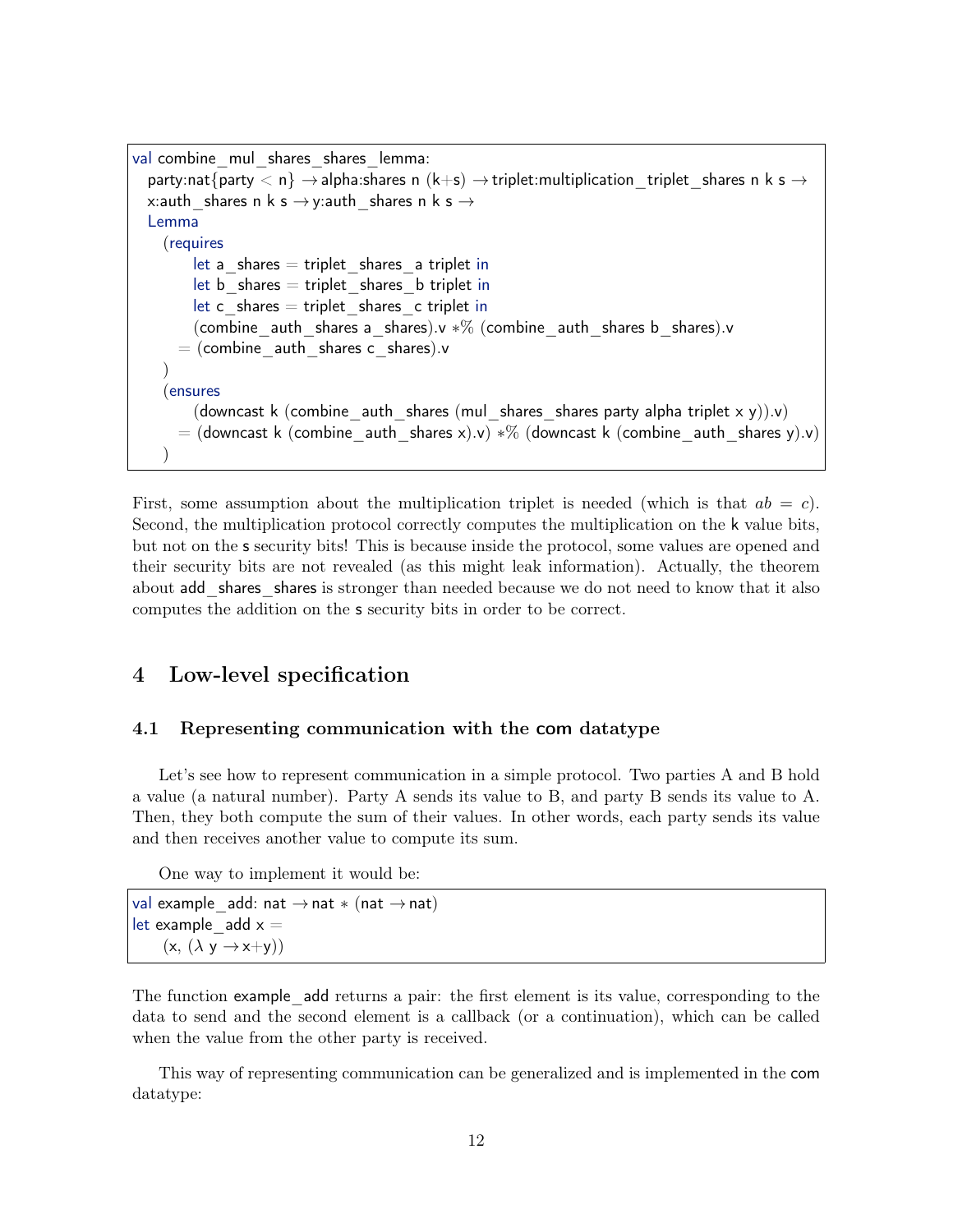type com (send:Type) (recv:Type) (ret:Type) = send  $*$  (recv  $\rightarrow$  ret)

com send recv ret represents a function sending a value of type send and waiting on a value of type recv to return a value of type ret. This communication is asynchronous.

A com type can be handled by the following imperative pseudo-code:

```
val com resolve: com \alpha \beta \gamma \rightarrow \gammalet com resolve (value, cont) =network_send value;
     let x = network receive () in
     cont x
```
A simple example of communication on shares would be:

```
val open share dumb: auth elem k s \rightarrow com (elem k) (shares n k) (elem k)
let open share dumb x share =(x_share, (\lambda x_shares \rightarrowList. Tot.fold right (+\%) x shares zero
  ))
```
This function broadcasts one share and gets back a list of shares (including its own), which is used to reconstruct the shared value.

In  $\text{SPD}\mathbb{Z}_{2^k}$ , the communication is mostly done in a way such that each party broadcasts a value, therefore we use the following type:

type com broadcast (n:pos) (ty:Type) (ret:Type) = com ty (llist ty n) ret

where a party sends a value of type ty, then receives n values of type ty corresponding to the values sent by each party (including its own).

We can resolve a com broadcast from a global point of view with the following function:

val make broadcast: llist (com broadcast n  $\alpha \gamma$ ) n  $\rightarrow$ llist  $\gamma$  n

Briefly, it takes a list of parties waiting to broadcast an  $\alpha$  to return a  $\gamma$ , and implements broadcasting to return a list of  $\gamma$  corresponding to the result computed by each party.

A correctness theorem for the above open\_share\_dumb function might look like this:

```
val open share dumb correct:
    x:shares n k \rightarrow i:nat\{i\leq n\} \rightarrowLemma (
         List.Pure.index (make broadcast (List.Tot.map open share dumb x)) i
       = List. Tot. fold right (+\%) x zero
    \left( \right)
```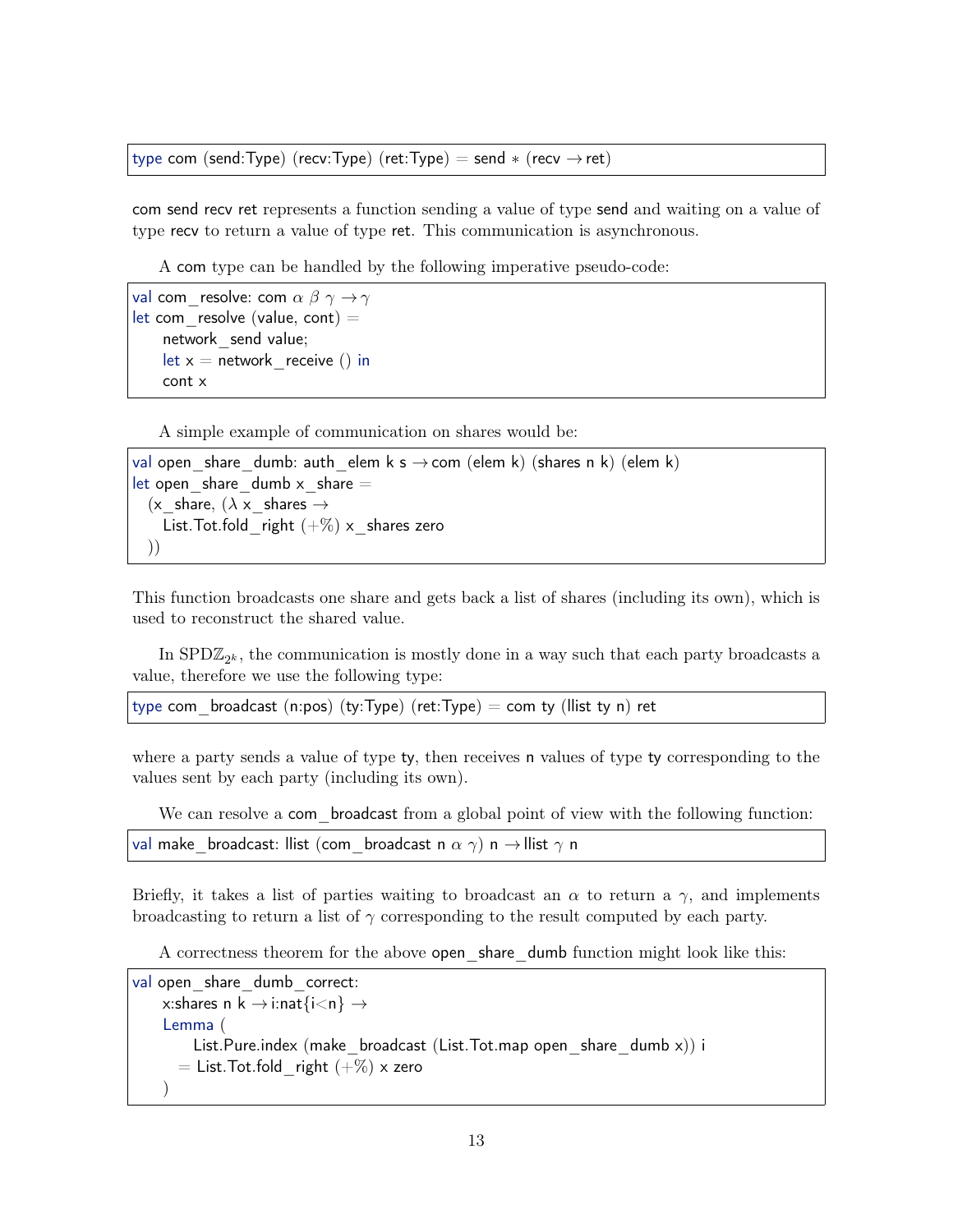It says that if each party calls open share dumb on its share of  $x$ , and the broadcasting is done, then each party holds the sum of the shares of x.

We notice that the com datatype is actually a functor and we can therefore use the following function:

val fmap:  $(\gamma \rightarrow \delta) \rightarrow$ com  $\alpha \beta \gamma \rightarrow$ com  $\alpha \beta \delta$ 

Briefly, fmap takes a function of type  $\gamma \to \delta$  and applies it to the return value of the communication.

The following theorem is useful to handle the fmaps in the correctness proofs:

val make broadcast fmap: f:( $\gamma \rightarrow \delta$ )  $\rightarrow$  x:llist (com  $\alpha$  (llist  $\alpha$  n)  $\gamma$ ) n  $\rightarrow$ Lemma (make broadcast (List.Tot.map (fmap f)  $x$ ) == List.Tot.map f (make broadcast x))

Briefly, it says that applying fmap f on a communication and resolving the communication is the same as resolving the communication and applying f.

## <span id="page-13-0"></span>4.2 A false good idea: the coml datatype

When the protocol needs to communicate multiple times, we have to deal with types that look like com a b (com c d (com e f g)) which are not convenient. I thought it would be a good idea to write the list of send and receive types along with the return type, like this: coml  $|(a,b); (c,d); (e,f)|$  g, using the following function on types:

```
val coml: list (Type * Type) \rightarrow Type \rightarrow Type
let rec coml l ret =match l with
   \vert \vert \vert \rightarrow ret
   \mid (hs,hr)::t \rightarrow com hs hr (coml t ret)
```
And since fmap can be used to nest communication (by specifying  $\delta$ , its type could be  $(c \rightarrow com \ d \ e \ f) \rightarrow com \ a \ b \ c \rightarrow com \ a \ b \ (com \ d \ e \ f)),$  we can define a "nested fmap" function:

```
val fmapl: #l1:list (Type*Type) \rightarrow #l2:list (Type*Type) \rightarrow(\alpha \rightarrowcoml l2 \beta) \rightarrowcoml l1 \alpha \rightarrow(coml (l10l2) \beta)
```
Even if on the paper it looks nice, in practice it was a terrible idea since F∗ had a lot of trouble doing the type inference and in practice I spent more time dealing with the communication types than doing the actual proofs. I ended up removing coml and fmapl and things worked a lot better.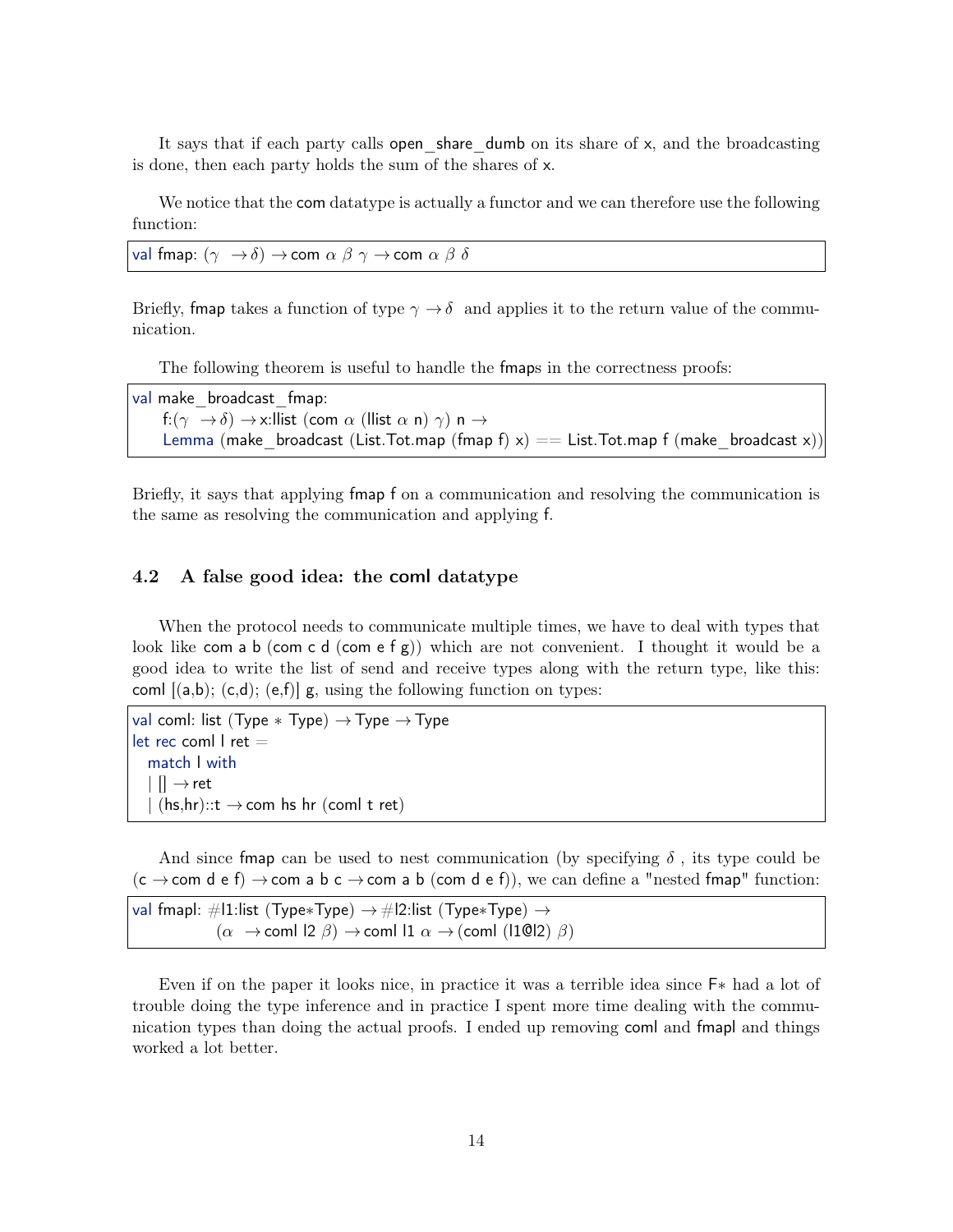#### <span id="page-14-0"></span>4.3 Functional specification

The protocol to add one share of two shared values is done using the following function:

```
val add share share: auth elem k s \rightarrow auth elem k s \rightarrow auth elem k s
```
Since this protocol is done locally without any communication, it takes as arguments two shares and returns a share.

The protocol to open a shared value has a more complex type:

```
val open share: (elem (k+s) * auth elem k s * auth elem k s) \rightarrowcom broadcast n (elem (k+s)) (
        com_broadcast n commitment_hidden (
            com broadcast n (commitment reveal * elem (k+s)) (
                option (elem k)
            )
        )
    )
```
It takes a share of the MAC key  $\alpha$ , an authenticated share of a fresh random number r, and a share of the value to open x. It does a bunch of communication and returns an option (elem k). The reason for this return type is that the open protocol only reveals k-bits values, and the protocol can fail if the MAC check failed (i.e. an active attacker is trying to compromise the computation).

#### <span id="page-14-1"></span>4.4 Correctness theorems

The correctness theorem for add share share looks like this:

```
val add share share correct:
    x:auth shares n k s \rightarrowy:auth shares n k s \rightarrowi:nat\{i\leq n\} \rightarrowLemma (
         add share share (List.Tot.index x i) (List.Tot.index y i)
       = List. Tot. index (add shares shares x y) i
    )
```
In other words, if the party i runs the protocol add share share with its shares of  $x$  and  $y$ then it gets the same share as the one described in the global protocol (add shares shares).

The correctness theorem for open share looks like this:

val open share correct: alpha:shares n  $(k+s) \rightarrow r$ :auth shares n k s  $\rightarrow$ x:auth shares n k s  $\rightarrow$ i:nat{i<n}  $\rightarrow$ Lemma ( let res = make\_broadcast (make\_broadcast (make\_broadcast (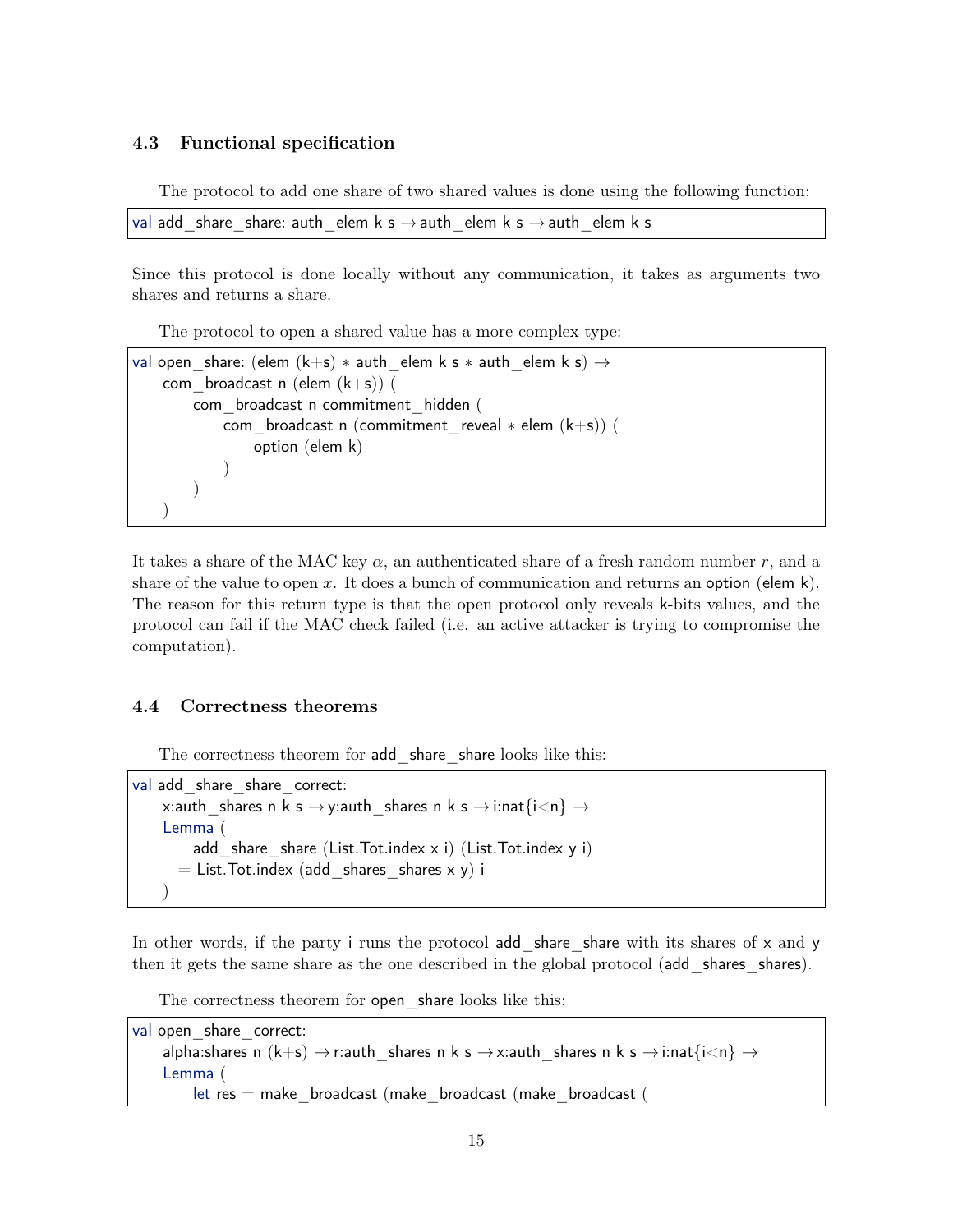```
List. Tot. map open share (List. Pure. zip3 alpha r \times)
    ))) in
    match List.Pure.index res i with
      Some resi \rightarrow resi == downcast k (combine_auth_shares x).v
      None \rightarrow \top)
```
It is quite similar to the one for **open** share dumb, but with more communication to resolve and an option to open.

# <span id="page-15-0"></span>5 Privacy-preserving machine learning, a wrong definition?

#### <span id="page-15-1"></span>5.1 Preliminaries

The definition of PPML is that the server learns nothing about the input of the client, and the client learns nothing about the model of the server except the classification result on its input. But how much information can the client extract with this exception? We studied this in the context of an SVM classifier.

Consider an SVM server who knows a matrix  $F$  and a vector  $b$ . A client can make the request  $R(x) = \arg \max_i (Fx + b)_i$ . Using the result R, we explore how the client could extract as much information as possible on  $F$  and  $b$ .

We can first notice that  $R$  is invariant under the scaling of  $F$  and  $b$ .

## <span id="page-15-2"></span>5.2 Compute the sorting permutation of  $Fr$  for any vector  $r$

The general idea: fix a vector x, compute  $R(\alpha r + x)$  for enough  $\alpha$  and you can get a bunch of inequalities like  $(Fr)_i < (Fr)_i$ . If you have enough inequalities you can compute the sorting permutation. Otherwise you change  $x$  and compute a new set of inequalities, until you have enough information to recover the sorting permutation.

In the rest of the section, x and r are fixed, and we use the abuse of notation:  $R(\alpha) :=$  $R(\alpha r + x)$ .

Lets define  $h_i(\alpha) = (F(\alpha r + x) + b)_i$ . Then,  $R(\alpha) = \arg \max_i h_i(\alpha)$ . We can notice that  $h_i(\alpha) = \alpha(Fr)_i + (Fx + b)_i$  is actually an affine function. Hence for each y,  $\{\alpha \mid R(\alpha) = y\}$ is an interval, and if  $\alpha_1 < \alpha_2$  and  $R(\alpha_1) \neq R(\alpha_2)$  then  $(Fr)_{R(\alpha_1)} < (Fr)_{R(\alpha_2)}$  (which are the slopes of the affine functions). We can easily see this on a drawing of affine functions.

Therefore, there exists  $\alpha_1 < \alpha_2 < \cdots < \alpha_k$  and distinct  $y_0, y_1, \ldots, y_k$  such that

$$
R(\alpha) = \begin{cases} y_0 & \text{if } \alpha < \alpha_1 \\ y_1 & \text{if } \alpha_1 < \alpha < \alpha_2 \\ \dots & \dots & \dots \\ y_k & \text{if } \alpha_k < \alpha \end{cases}
$$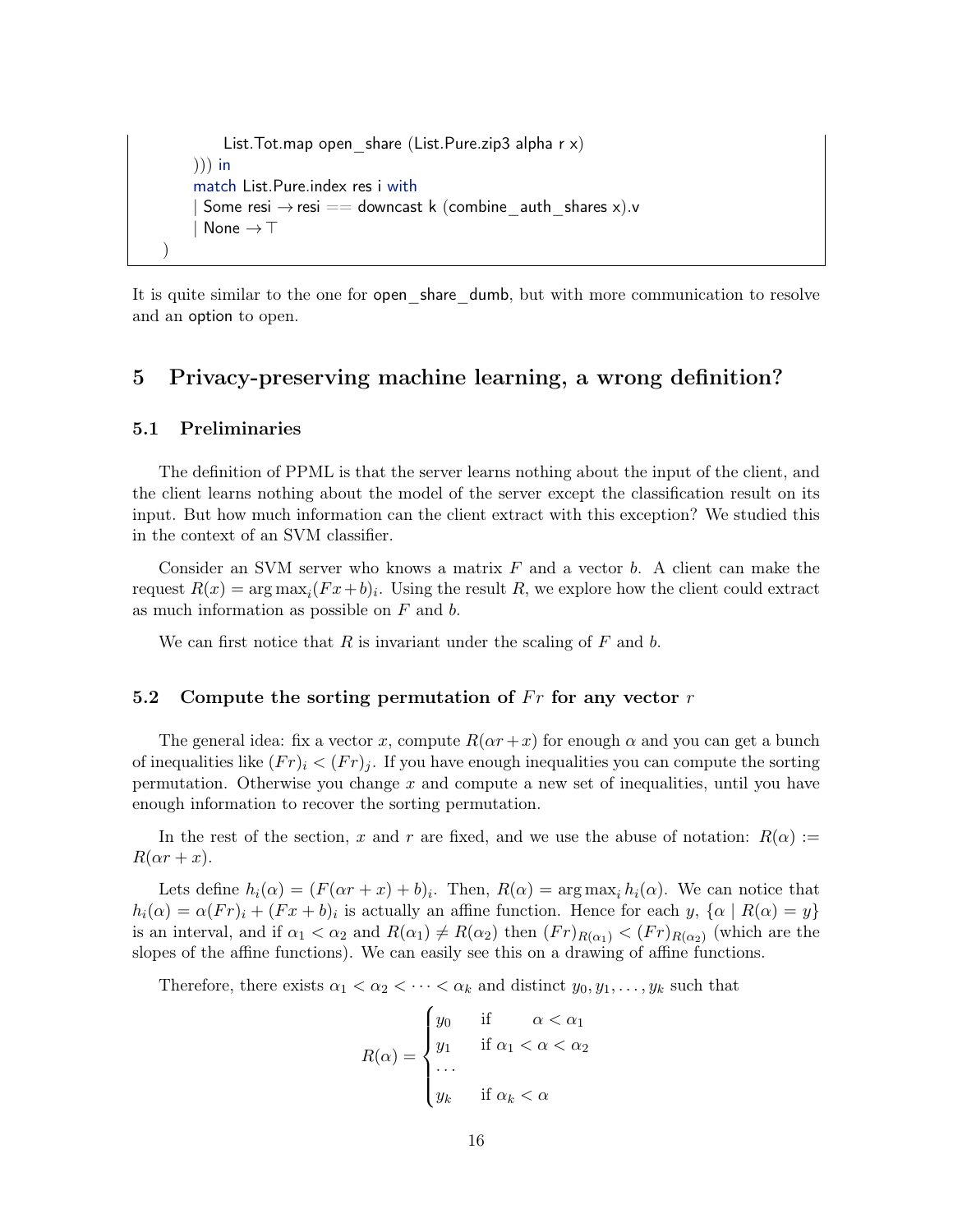and  $(Fr)_{y_i} < (Fr)_{y_{i+1}}$ .

Now we only need to compute this decomposition. Here is a way to do this:

- Find a lower-bound for  $\alpha_1$  (e.g. compute  $R(-10^k)$  for  $0 < k < 10$  and suppose  $\alpha_1$  is not too low)
- Find a good approximation of  $\alpha_1$  using binary search (supposing you also know a higher bound)
- Use the same process for  $\alpha_2$  and so on

In fact to get the order, we do not need to know the  $\alpha_i$  precisely, it suffices to know  $\beta_0 < \cdots < \beta_k$  such that  $R(\beta_i) = y_i$  to have a proof that  $(Fr)_{y_i} < (Fr)_{y_{i+1}}$ .

From a practical point of view, we might wonder two things: how many SVM queries do we need to find the  $\alpha_i$  and  $y_i$  for a given x, and how much information it exposes. In Figure [3,](#page-16-1) we can see a histogram of the number of queries made to the SVM to get the  $\alpha_i$  and  $y_i$  for a given x. This is a multimodal distribution and the different modes actually correspond to the number of reconstructed  $y_i$ . We see that we need about 100 queries per iteration. In Figure [4,](#page-17-1) we plot the percentage of knowledge we have about the sorting permutation of  $Fr$ , as a function of the number of tested x. Each x gives some relation  $(Fr)_{y_i} < (Fr)_{y_{i+1}}$  and we compute the transitive closure of these relations to get the percentage of knowledge we have about the sorting permutation of Fr. This can be seen as the percentage of  $(i,j)$  for which we know the relationship between  $(Fr)_i$  and  $(Fr)_i$ . We see that we need about 50 iterations to have 10% of knowledge, about 2000 iterations to have 50% of knowledge and  $10^7$  iterations gives about 90% of knowledge.



<span id="page-16-1"></span>Figure 3: Number of queries to the SVM to reconstruct an  $R(\alpha)$  function for a given x.

#### <span id="page-16-0"></span>5.3 A simple usage of this first construction

If  $r^j$  is a vector such that

$$
r_i^j = \begin{cases} 1 & \text{if } i = j \\ 0 & \text{otherwise} \end{cases}
$$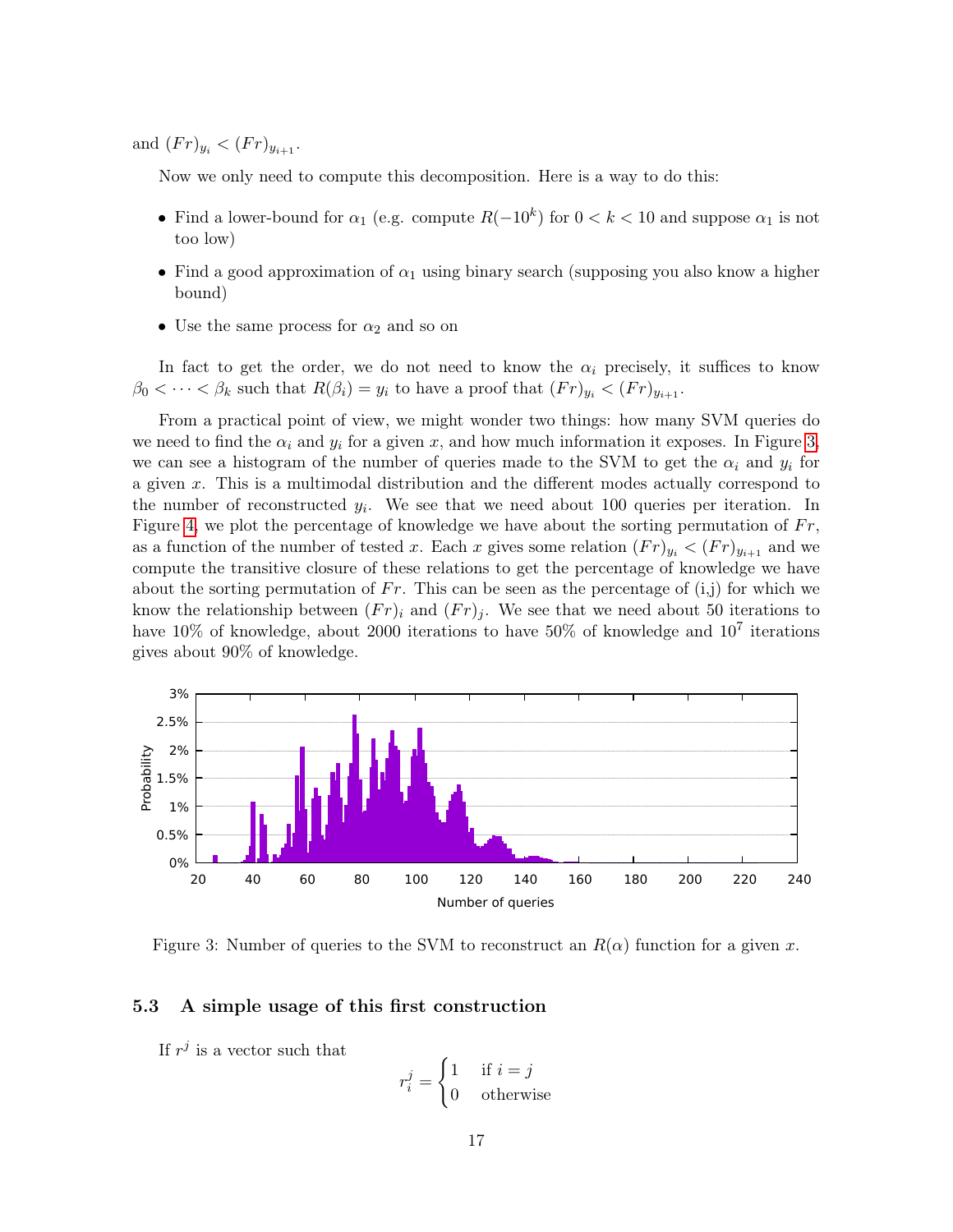

<span id="page-17-1"></span>Figure 4: Evolution of the fraction of known value of  $(Fr)_i < (Fr)_j$  in function of the number of random x vector tested, on several random SVM models.

then  $(Fr^j)_i = f_{i,j}$ , so the previous construction gives the sorting permutation of every column of F.

## <span id="page-17-0"></span>5.4 A more advanced usage

If  $r^{j,k,\alpha}$  is a vector such that

$$
r_i^{j,k,\alpha} = \begin{cases} 1 & \text{if } i = j \\ \alpha & \text{if } i = k \\ 0 & \text{otherwise} \end{cases}
$$

then  $(F r^{j,k,\alpha})_i = f_{i,j} + \alpha f_{i,k}$ , which is an affine function in  $\alpha$ .

Fix some a, b, for every  $\alpha$  with the construction you can know if  $(Fr^{j,k,\alpha})_a < (Fr^{j,k,\alpha})_b$ . If  $f_{a,k} \neq f_{b,k}$  then you can find  $\alpha_{a,b}$  such that  $(Fr^{j,k,\alpha_{a,b}})_a = (Fr^{j,k,\alpha_{a,b}})_b$  (using binary search).

From this equality, you can deduce  $f_{a,j} - f_{b,j} = \alpha_{a,b}(f_{b,k} - f_{a,k})$ . It means that if you know a column well, you can have a lot of information on the other columns.

Note that in this usage we do not need to know exactly the sorting permutation of  $(Fr^{j,k,\alpha})$ , knowing a lot of inequalities might be sufficient.

I tried to generalize this usage with two parameters:  $r^{j,k,l,\alpha,\beta}$  but that didn't give anything interesting.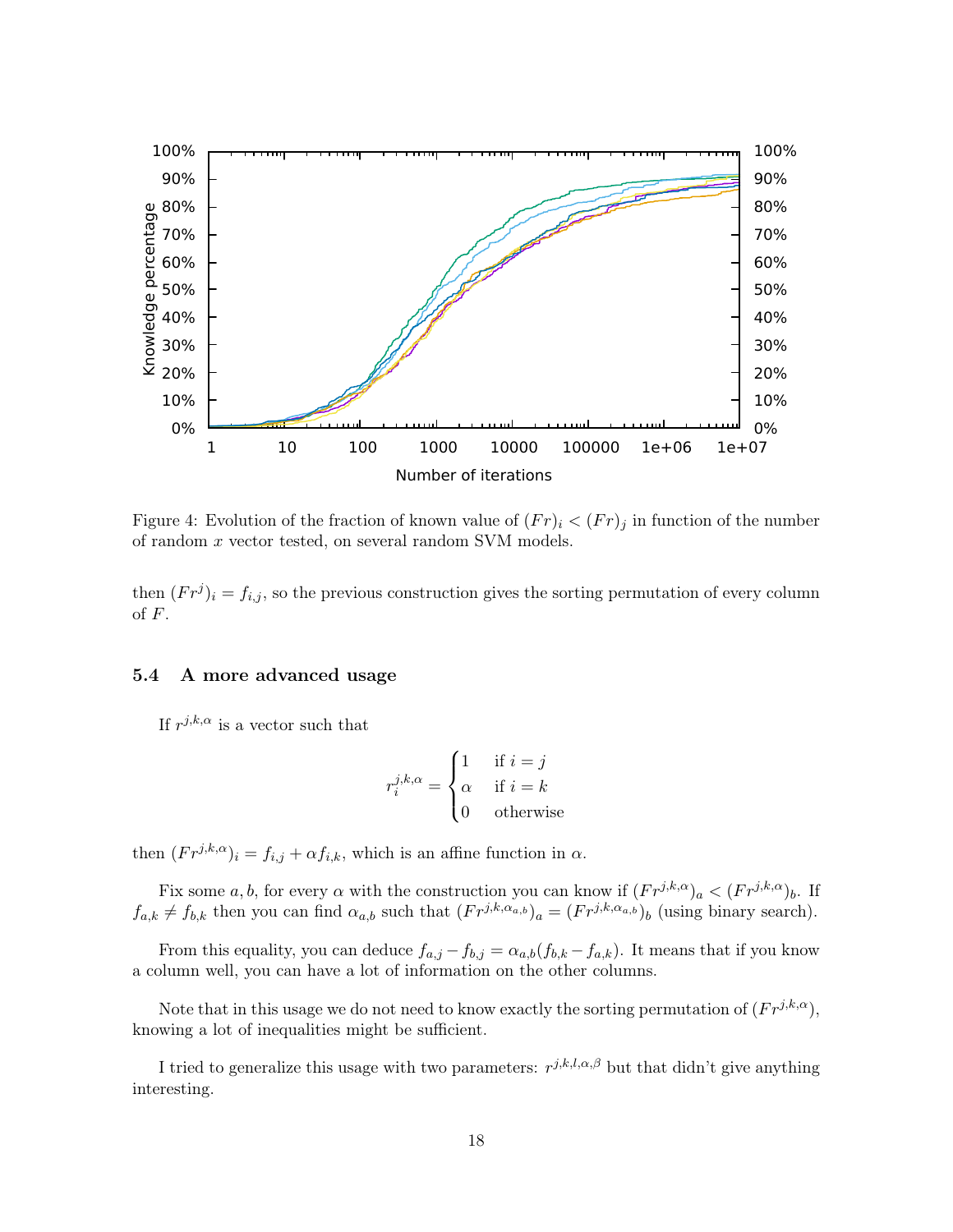## <span id="page-18-0"></span>6 Future work

### <span id="page-18-1"></span>6.1 Security proofs

The protocol implementation is currently proved to be correct, but not proved to be secure (although the  $SPD\mathbb{Z}_{2^k}$  paper [\[4\]](#page-19-0) proves its security by hand). We could use some variant of the Dolev-Yao model, or Wys∗ [\[8\]](#page-19-9), a DSL that models MPC protocols in F∗, to prove its security formally.

#### <span id="page-18-2"></span>6.2 Low-level implementation

The low-level specification can be extracted to a functional language such as OCaml but this implementation might be slow. A low-level implementation could be written in Low∗ [\[7\]](#page-19-8), a subset of F∗ that is memory-safe and can be extracted to readable C code.

## <span id="page-18-3"></span>6.3 Implementation of the preprocessing phase

The SPD $\mathbb{Z}_{2^k}$  protocol depends on the preprocessing of correlated random numbers, to authenticate new values and to multiply two shared values. This is done using an oblivious transfer protocol, and could be implemented as future work.

# <span id="page-18-4"></span>7 Conclusion

During this internship, I learned to use F∗ and used it to implement a part of a novel MPC protocol.

Previously, I had some experience with tactic-based provers such as Coq or HOL4. It was interesting to learn F∗ with its SMT-based proofs, which were a lot different than my previous experience with theorem provers. In the end, once I found the right definition and the right theorem statements, the proofs could be very short, so the proof files looked at lot cleaner than Coq or HOL4 proofs.

This internship was not done in the best conditions: during the confinement and a work-athome situation, and I managed to break my leg the first week after the confinement. Hopefully, I had the chance to have accommodating supervisors and roommates so this internship went well.

During this internship, I realized that an internship is not only about thinking hard with your brain and hammering a keyboard with your fingers, but also discovering new people, chatting during a coffee break or during lunch. I missed the social aspect of the internship.